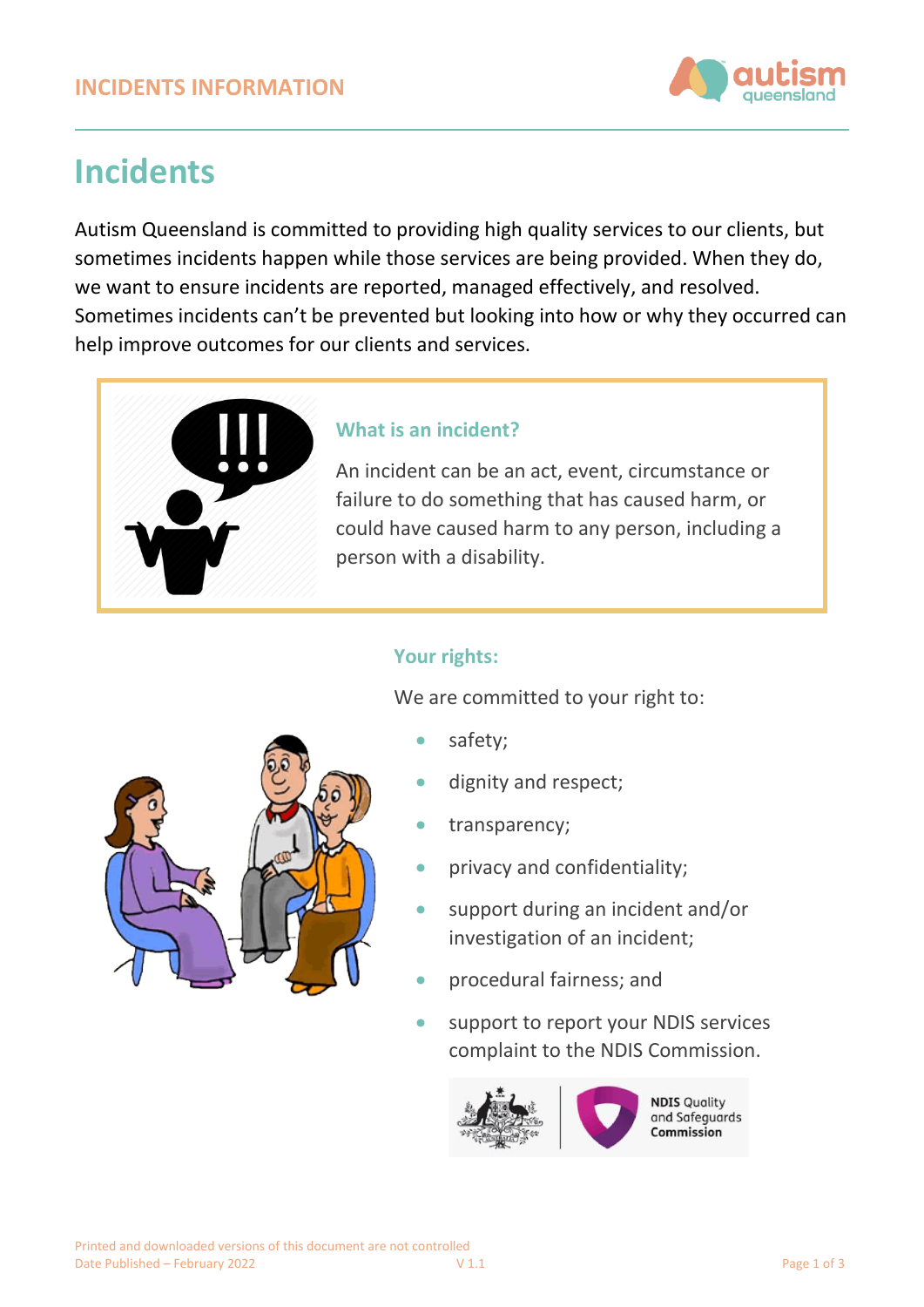

## **What to expect when there is an incident**

Depending on the type of incident, Autism Queensland staff who are involved or managing the incident will inform you (clients or their representatives, guardians, family members, or advocates) about the incident.

#### **Minor Incidents**

When there is a minor incident, Autism Queensland staff will:

- tell you (or your representative) in person, or via phone call or in writing about the incident, as well as what immediate actions were taken to ensure the health, safety and wellbeing of the person affected; and
- discuss any further issues that require input or actions.

#### **Serious Incidents**

When there is a serious incident, Autism Queensland staff will:

- tell you (or your representative) about the incident in writing;
- tell you or your emergency contact what immediate actions were taken to support the person affected to ensure their health, safety and wellbeing – such as calling emergency services;
- report the incident to external authorities as required by law;
- identify the need for or assist with obtaining additional support for you (or the person you are representing) – such as an advocate or translation services;
- consult or involve you or your representative in the review, assessment or investigation of the incident;
- provide an outcome of investigations, reports or assessments including any corrective actions taken.

## **NDIS-funded Services Incidents**

Autism Queensland reports serious incidents to the NDIS Commission. The NDIS Commission may investigate incidents further and Autism Queensland will cooperate to ensure they are investigated and resolved, with good outcomes for our clients. Autism Queensland will support you in this process and may seek your involvement to help us understand the cause of the incident. Autism Queensland and the NDIS Commission want to put in place measures to reduce or avoid incidents and ensure quality services for people with disability.